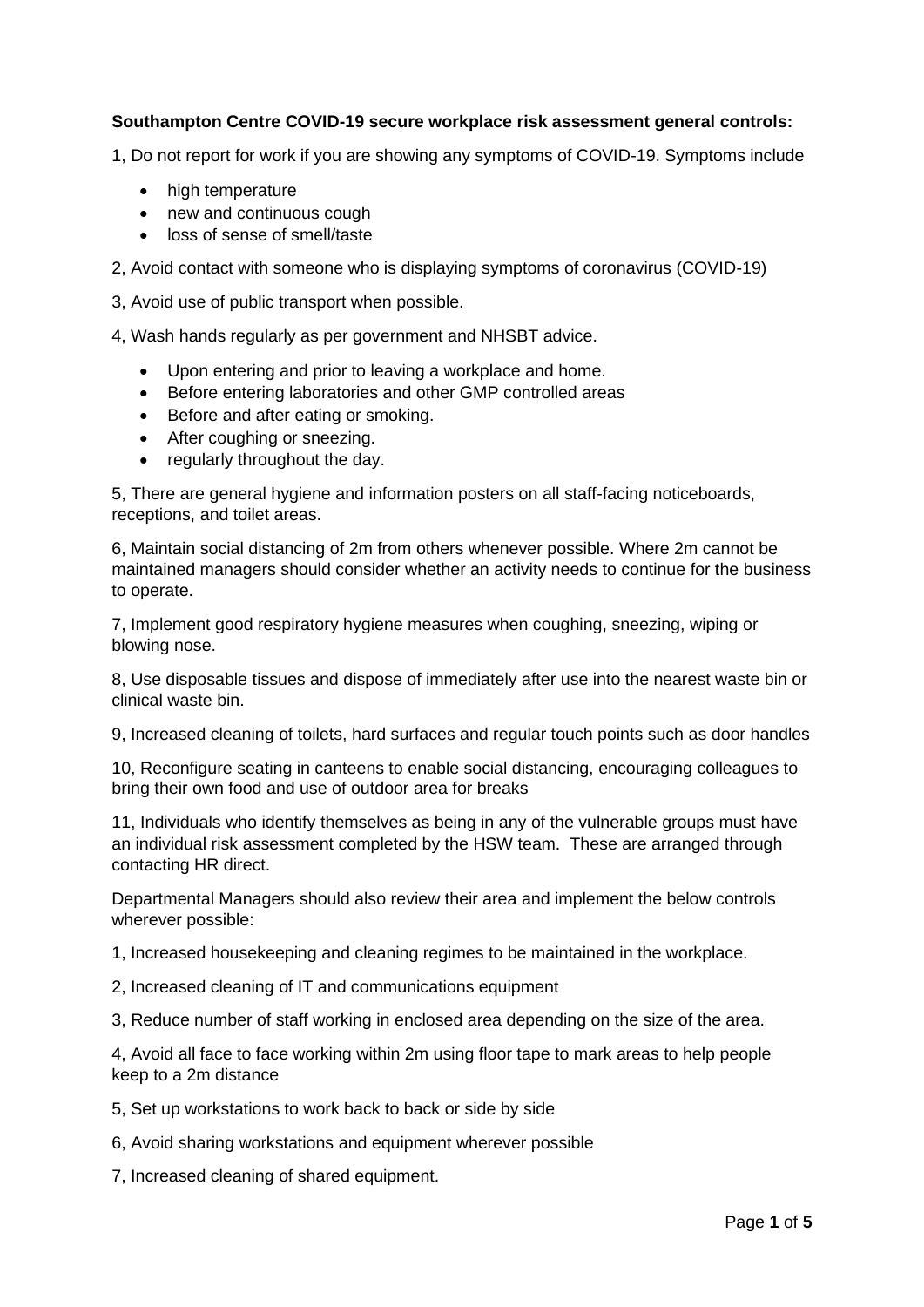8, Provide alternative work areas that allow the individual to work either in isolation or maintain 2m social distancing.

9, Rearranging work areas to allow more space between individual processes and workstations.

10, If possible, move or rearrange equipment to create larger walkways to help with social distancing.

11, Arrange for all deliveries into and out of the department to be received and dispatched within a pre-arranged area with rules in place to maintain social distancing.

12, Any large deliveries are to be put into the vestibule/ collection area by department staff before the receiver is allowed into the area to collect it.

13, Where possible consider one-way systems around the department.

14, Adjust work patterns to facilitate potential for shifts through 24 hours enabling production to continue nonstop.

15, Staggered breaks and finish times.

16, Implement Staff rotation and arrange for staff to work in cohorts where possible.

17, Display a variety of signs to remind staff about social distancing and good hand washing techniques and reassure them of maintaining a COVID19 secure workplace.

18, Reduced number of meetings but if held reduce numbers attending to maintain social distancing

19, Daily communications to emphasise social distancing

20, Provide additional supervision to ensure these measures are always implemented

If after the review there are situations or circumstances identified within the department where work activity requires colleagues to work face to face, in enclosed spaces, for periods of fifteen minutes or more at distances of less than 2m, then please report these to HR direct for local HSW advisor to attend the department and assess the current controls.

Individuals may wear appropriate face covering if they wish to do so to meet their concerns at this time. NHSBT will provide these under the conditions outlined above.

All Centre controls are included in the attached word document called **Local Control Measures.**

As per HSW Advisor review on site the additional following controls are required

1, Installation of screen in the reception area

### **September 2020 Review**

Following on from a review of the Centres CV19 Secure risk assessment the below additional controls are also now in place on centre

Reduced number of meetings but if held reduce numbers attending to maintain social distancing. Additional controls below are to be taken into consideration also;

• facility to dial in of video conference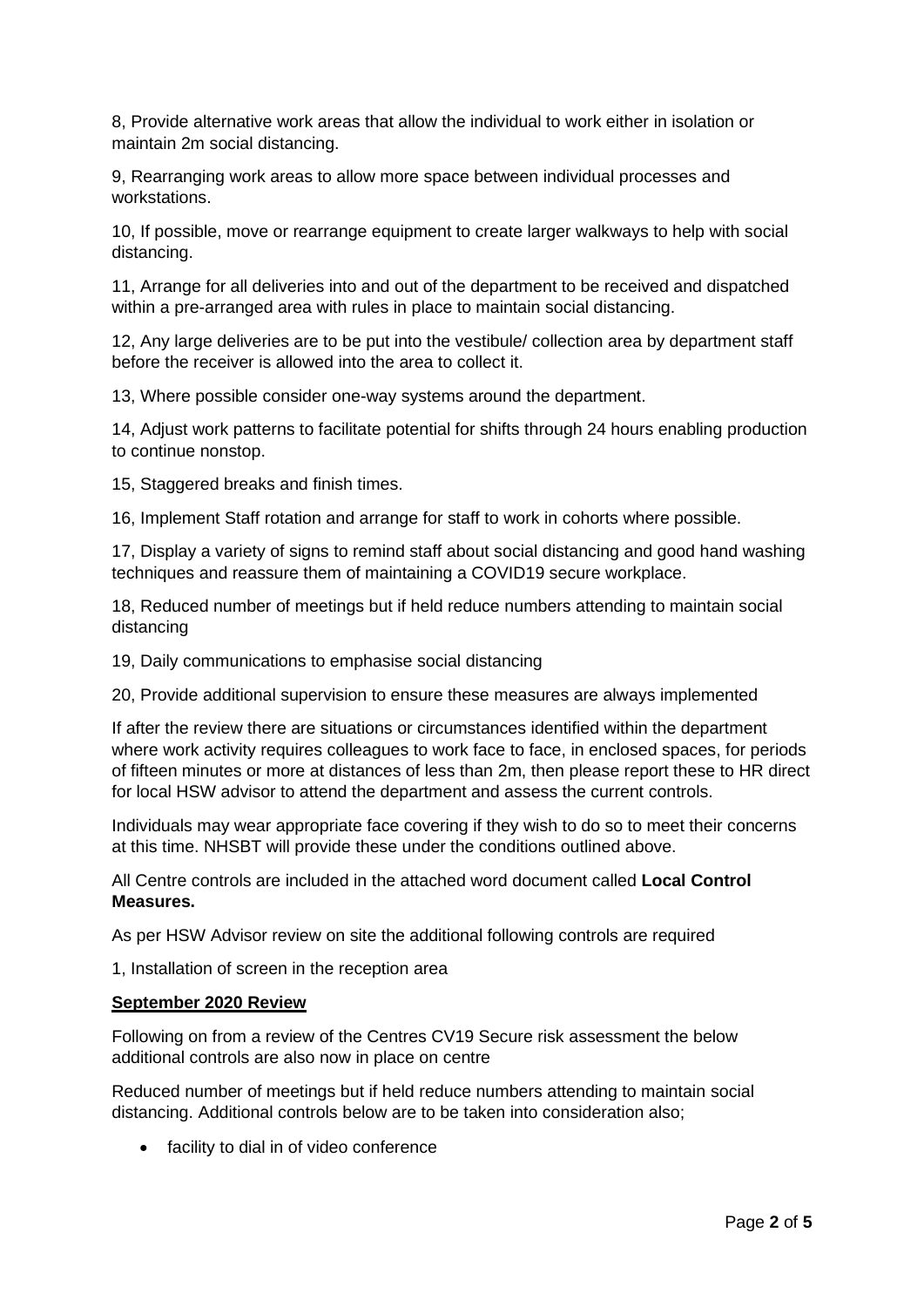- to add the maximum numbers for meeting rooms into the system and ensure posters are displayed on the doors
- social distancing signage up within the room along with sit here stickers / layout requirements.
- Ventilation also needs to be considered in the size / capacity especially if no means to windows or external air conditioning.

Some departments on site have had a review with Health, Safety & Wellbeing and departmental CV19 secure risk assessment are in place. Those departments with individual CV19 secure risk assessment on site are as follows

- Hospital Services ID 26330
- $CMT ID 26478$

## **October 2020**

IPC Guidance has been updated and is attached to this risk assessment

Blood Donations Team Bases have been reviewed with the Senior Sisters and the below controls are in situ for the bases to operate in a COVID-19 secure environment

1, Staff are aware not to report for work if they are showing any symptoms of COVID-19. Symptoms include

- high temperature
- new and continuous cough
- loss of sense of smell/taste

2, All staff follow the BD COVID-19 Risk Assessment as outlined and identified on People First

- 3, Signage is displayed around the team bases
- 4, Good hand and respiratory hygiene is adopted by all staff at the team base
- 5, Hand gel dispensers are upon entering the bases for all staff and visitors to use

6, Staff are triaged before departing / attending session by the undertaking of their temperature

7, Limited staff numbers are allowed in areas of the team base; where social distancing must and is observed at all time. This is identified as follows:

- Dorchester 3x staff member in the garage 2 x staff members in the stores 2x staff member in the office
- Portsmouth 2x staff member in the stores 2 x drivers allowed 1 outside and 1 in the Garage 2x staff member in the back office

### 26th October 2020

As part of our work to minimise the possible impact of coronavirus (COVID-19) infection, NHSBT are strengthening our alignment to the government's *Hands. Face. Space* campaign by adopting the following from Monday, 26 October within all NHSBT centres: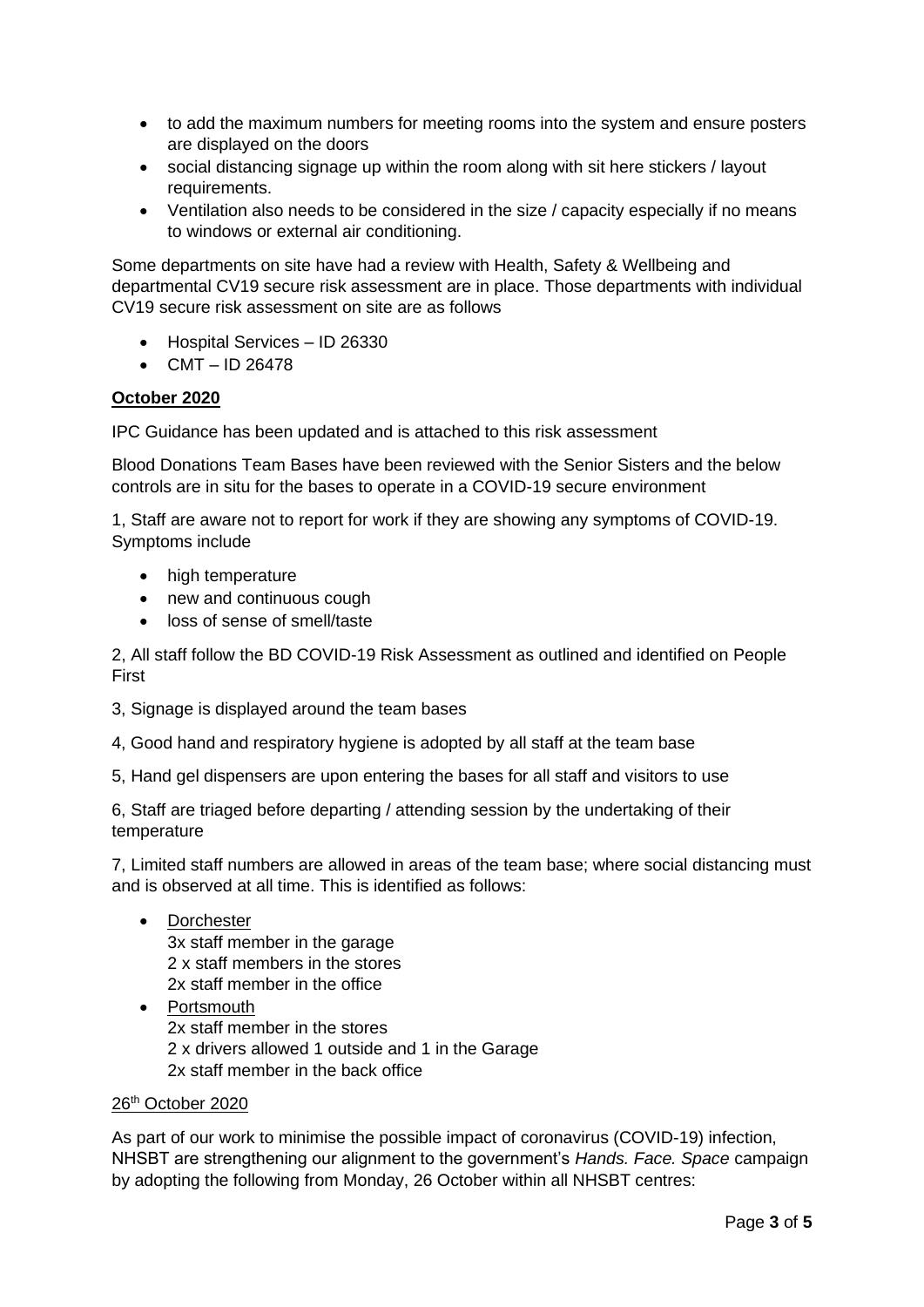- Face coverings\* will be mandatory in areas of work where colleagues cannot socially distance effectively or do not have a Perspex screen between them. For any colleagues who cannot wear a face covering due to a health reason eg asthma, you are advised to speak to your line manager who should raise this with HR Direct and one of the Health and Wellbeing team will be in touch to carry out a risk assessment and help find a suitable solution. We do appreciate that some departments will need to identify areas where this is going to be implemented and risk assessments carried out in due course so not all departments will be in a position to adopt these change instantly.
- If you are required to work on site and require a face covering\*, our Facilities team will have a supply available on reception on a daily basis. Colleagues can also bring their own if they would prefer to do this.
- In all other areas of our buildings eg shared hallways, shared open plan office spaces, we encourage colleagues to support this campaign by wearing face coverings\*, but this is not mandatory. If you are using our canteen services you do not need to wear a mask when eating or drinking.
- If you are a remote worker and due to attend a site in the near future eg to have your laptop, hybrid upgraded, we encourage you to support our efforts by bringing a face covering with you and wearing on site.
- **All colleagues working on site should also continue to socially distance where possible and wash their hands on a regular basis**

The risk assessment for COVID-19 in our centres shows us to be a lower risk environment owing to our current control measures. We therefore do continue to consider our premises as COVID-19 secure workplaces.

*\*In the context of COVID-19, a face covering is something which safely covers the nose and mouth. You can purchase a reusable or single-use face coverings. You may also use a scarf, bandana, religious garment or hand-made cloth covering but these must securely fit round the side of the face. Face coverings are instead largely intended to protect others, not the wearer, against the spread of infection because they cover the nose and mouth, which are the main confirmed sources of transmission of virus that causes coronavirus infection (COVID-19).\**

# **March 2021**

New controls are in place organisation wide with reference to the wearing of face masks and coverings in centres. These are as follows;

- Fluid Repellent Surgical Face Masks Type II (FRSMII) will be provided to laboratories and centre departments for use in work activities, where 2m social distance is not possible and not protected by a Perspex screen. This will replace the face coverings currently in use. It is important to remember that they are only needed if 2m social distancing is not possible as this is the safest measure.
- Face coverings in shared areas are now mandatory, for example when you come into the centre and moving round corridors and shared offices, when you are at your agile office desk and not within 2m of another person you may remove your face covering.

Where individuals have issues wearing surgical masks we have provided a top tips document, that also covers best use of screens and other safety issues. Managers who have